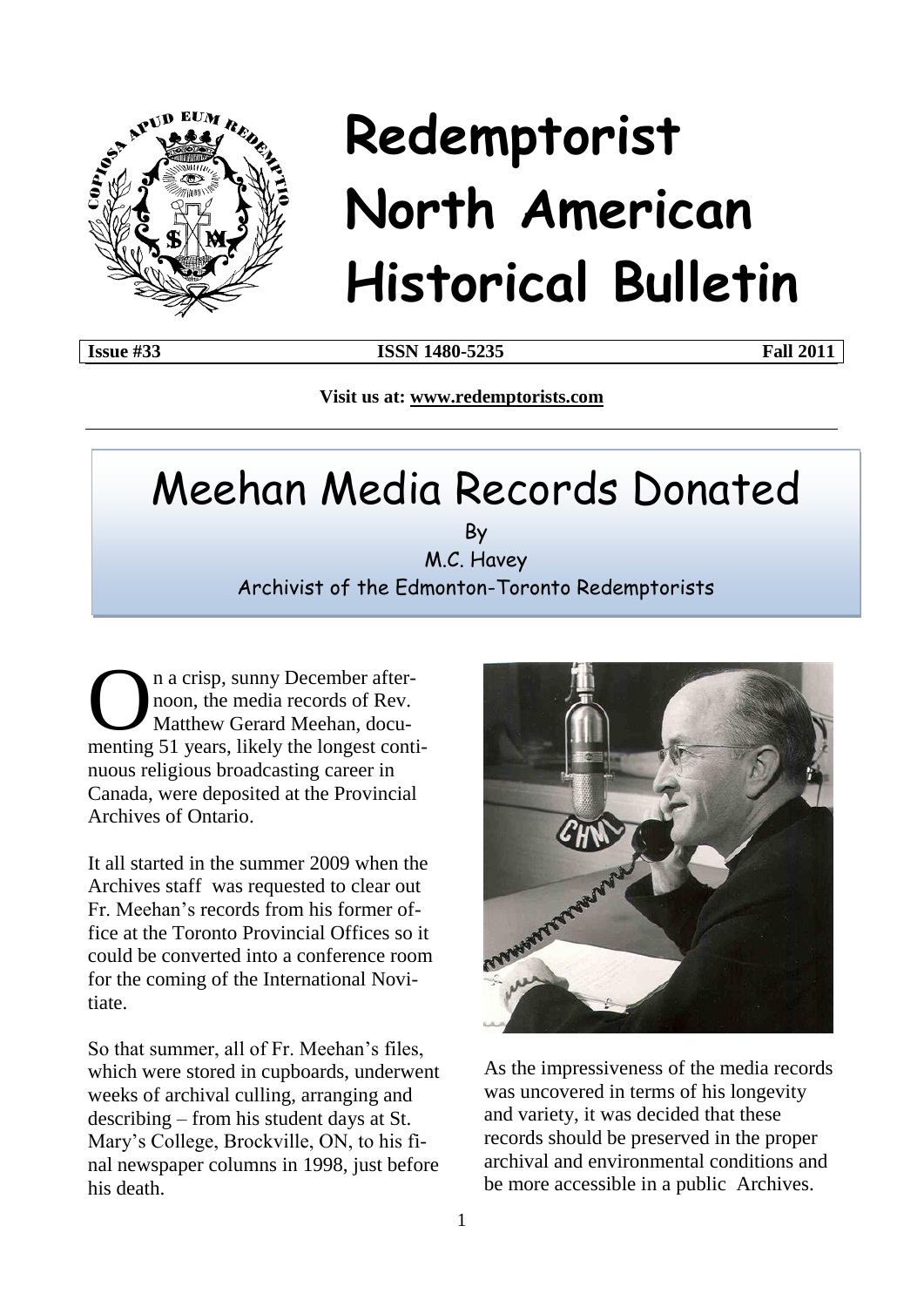Fr. Meehan's personal records as a Redemptorist remain in the Edmonton-Toronto Provincial Archives.

Fr. Meehan's media career began in 1947 when he accepted a request on behalf of the Redemptorists from the Toronto Archdiocese to provide five of the 20 programmes on the TransCanada Catholic Hour, a Sunday weekly series on CBC radio. Specializing on family and social issues, Fr. Meehan's annual radio broadcasts became instantly popular and continued until 1962.

Fr. Meehan's broadcasting came to the attention of Bishop Ryan of the southern Ontario Diocese of Hamilton, west of Toronto and Bishop Ryan invited Fr. Meehan to provide Catholic broadcasting on a local radio station. From 1950 to 1970, Fr. Meehan went on the air with a weekly one-hour talk and phone in show at CHML 900 in Hamilton, usually on Sundays from 10-11 p.m.

Fr. Meehan entered the world of television in 1957. His childhood neighbour Ken Soble, then owner of CHML, approached him to produce a weekly religious television show at CHCH-TV. As the shows evolved into13 half-hour programmes, Fr. Meehan tackled a wide-variety of topics from Canadian ethnicity, "Faith of Canadian People", "What's New with Vatican Two", "Spiritual Laugh-In", "How's Your Marriage", "What's It All About Lord?", and "Living and Dying". In the early 1980s, he moved the production and the CHCH-TV crew from the studio to the peaceful setting of the Royal Botanical Gardens in Hamilton.

The archival files document Fr. Meehan's planning of all aspects of the programmes, including arranging guests and establishing production timing and publicity. In its

prime, Fr. Meehan's show on Sunday nights, featuring a cross-section of Ontario luminaries, including hockey star Red Kelly, artist William Kurelek, prominent Catholic politicians and clergy, Redemptorist confreres, families, male and women religious as well as local music talents. The series were lent to interested groups across the country as well as being aired on EWTN Satellite out of Texas in 1998.



The records also include Fr. Meehan's columns on scripture readings and "Question Box" for *The Canadian Catholic Register, Canadian Messenger* and *Challenge* as well as his contributions to *The Toronto Star*. From 1964 until his death, he wrote many of the scripts and columns in his office at the Toronto Province's headquarters in north Toronto.

As a journalist, Fr. Meehan attended the Second Vatican Council, the Synod of Bishops in 1980 and 1983, travelled with Pope John II on his 1979 tour of the United States and 1984 Canadian tour.